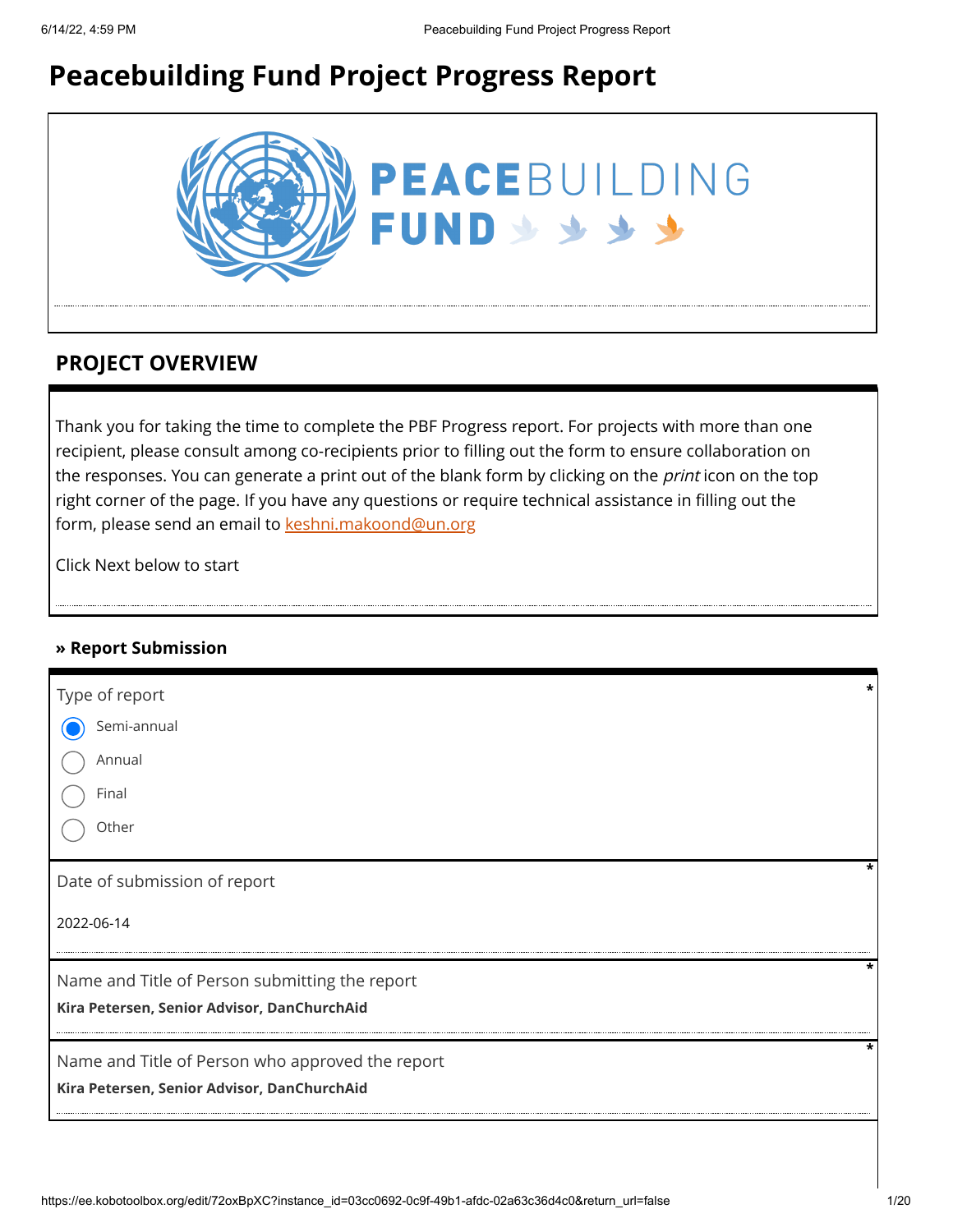| Have all fund recipients for this project contributed to the report?                                                                                                             | $\star$ |
|----------------------------------------------------------------------------------------------------------------------------------------------------------------------------------|---------|
| yes                                                                                                                                                                              |         |
| no                                                                                                                                                                               |         |
| Did PBF Secretariat review the report?                                                                                                                                           |         |
| If there is no PBF secretariat in country, please select "Not applicable". If there is a PBF secretariat, you should normally ensure that they<br>have an opportunity to review. |         |
| yes                                                                                                                                                                              |         |
| no                                                                                                                                                                               |         |
| Not Applicable                                                                                                                                                                   |         |

### **» Project Information and Geographical Scope**

| Is this a cross-border project?                                           |                           |                                 |  |  |  |
|---------------------------------------------------------------------------|---------------------------|---------------------------------|--|--|--|
| yes<br>no                                                                 |                           |                                 |  |  |  |
| Please select the geographical region in which the project is implemented |                           |                                 |  |  |  |
| Asia and the Pacific                                                      | Central & Southern Africa | East Africa                     |  |  |  |
| Europe and Central Asia                                                   | Global                    | Latin America and the Carribean |  |  |  |
| Middle East and North Africa                                              | <b>West Africa</b>        |                                 |  |  |  |
| Country of project implementation                                         |                           |                                 |  |  |  |
| Angola                                                                    | Burundi                   | Cameroon                        |  |  |  |
| Central African Republic                                                  | Chad                      | Congo, The Democratic Republic  |  |  |  |
| Gabon                                                                     | Lesotho                   | Rwanda                          |  |  |  |
| Zimbabwe                                                                  | Other, Specify            |                                 |  |  |  |
|                                                                           |                           |                                 |  |  |  |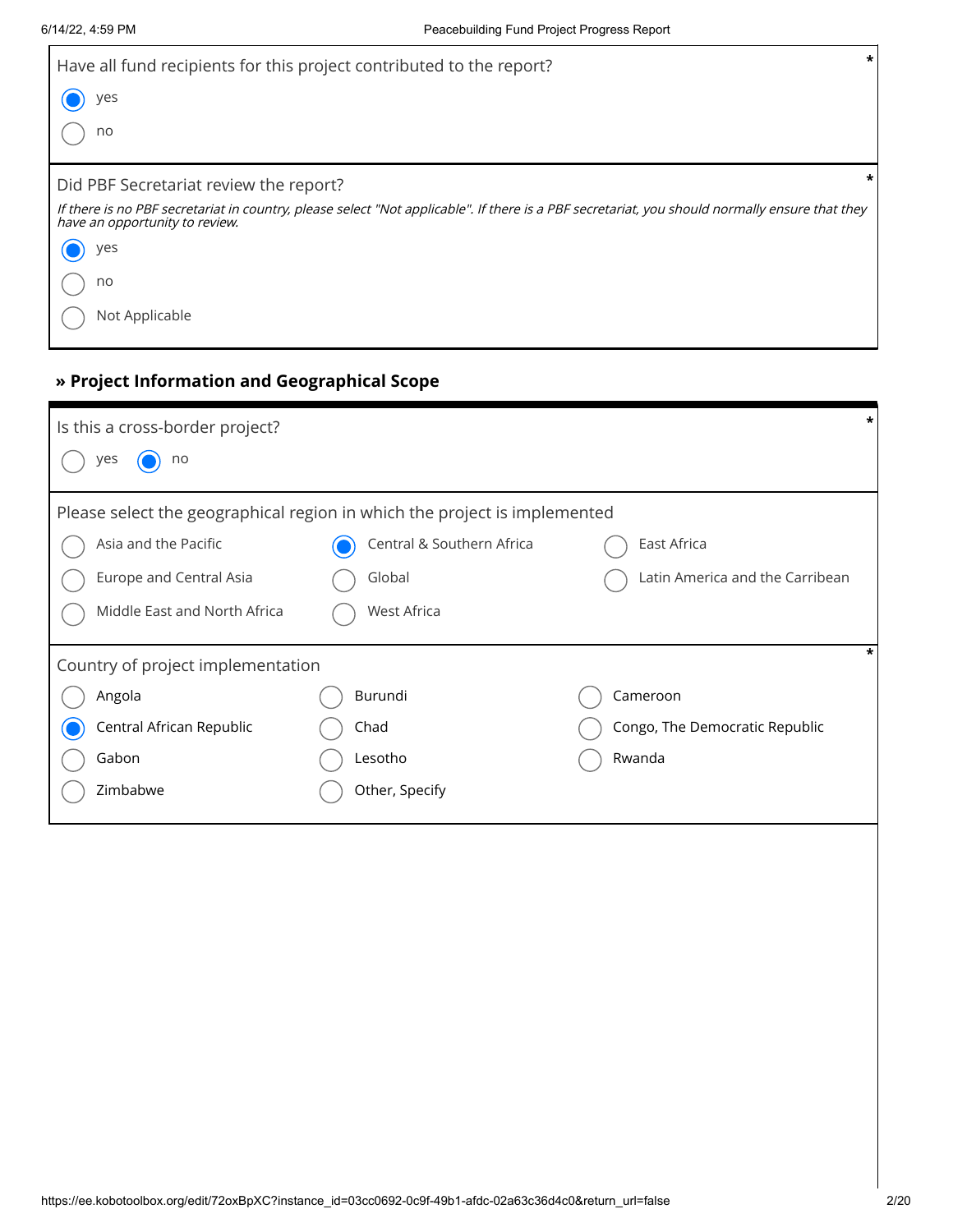| *<br>Project Title                                                                                                                                                                                                                             |   |  |  |
|------------------------------------------------------------------------------------------------------------------------------------------------------------------------------------------------------------------------------------------------|---|--|--|
| 00106974: "Community Violence Reduction in Greater Bambari"                                                                                                                                                                                    |   |  |  |
| 00116886: Appui à la phase de formation des ex-combattants incorporés dans les Unités Spéciales Mixtes de<br>Sécurité (USMS) à la suite de l'Accord Politique de Paix et de Réconciliation en Centrafrique                                     |   |  |  |
| 00129009: Appui au dialogue social et communautaire inclusif pour la paix en Republique Centrafricaine                                                                                                                                         |   |  |  |
| 00129734: Appui au processus de guérison des traumas individuels et collectifs des communautés de Bria et<br>Bangassou en vue de la prévention des conflits et des violences                                                                   |   |  |  |
| 00124597: Appui au renforcement des mécanismes de gestion concertée et apaisée de la transhumance pour la<br>restauration du dialogue intercommunautaire et la consolidation de la paix dans les préfectures de l'Ouham et de<br>l'Ouham-Pendé |   |  |  |
| 00125954: Défenseuses des droits humains, actrices de la consolidation de la paix                                                                                                                                                              |   |  |  |
| 00130464: Disarmament of the heart -Promoting young people's mental health and psychosocial well-being to build<br>a peaceful future for the Central African Republic                                                                          |   |  |  |
| 00119347: Plaidoyer des OSC féminines pour la sécurité communautaire et une Stratégie nationale centrafricaine de<br>Réforme du Secteur de la Sécurité sensibles au genre                                                                      |   |  |  |
| 00118060: Projet d'appui à la gouvernance locale et à l'accès équitable aux dividendes de la paix dans les préfectures<br>de la Basse-Kotto et du Haut-Mbomou                                                                                  |   |  |  |
| 00124596: Projet d'appui aux Solutions Durables pour les personnes déplacées ou retournées et leurs<br>communautés d'accueil ainsi que pour les enfants libérés des groupes armés dans les préfectures de Ouham-Pendé<br>et de la Basse-Kotto  |   |  |  |
| 00116887: Projet d'appui aux victimes et aux populations centrafricaines pour accéder à la justice et à la vérité                                                                                                                              |   |  |  |
| 00119500: Projet Secretariat: Appui a la Coordination et au Suivi des Projets du Fonds pour la Consolidation de la<br>Paix (PBF) en Republique centrafricaine (RCA)                                                                            |   |  |  |
| 00130570: Strengthening conflict prevention by increasing youth engagement in local mediation processes in the<br>Bamingui-Bangoran Region in CAR                                                                                              |   |  |  |
| 00119345: Towards Youth Inclusive and Gendered Peace Processes in the Central African Republic                                                                                                                                                 |   |  |  |
| Other, Specify                                                                                                                                                                                                                                 |   |  |  |
| Project Start Date                                                                                                                                                                                                                             |   |  |  |
| 2022-02-11                                                                                                                                                                                                                                     |   |  |  |
| Project end Date                                                                                                                                                                                                                               |   |  |  |
| 2023-08-09                                                                                                                                                                                                                                     |   |  |  |
| Has this project received an extension?                                                                                                                                                                                                        | * |  |  |
| YES, Cost Extension                                                                                                                                                                                                                            |   |  |  |
| YES, No Cost Extension                                                                                                                                                                                                                         |   |  |  |
| YES, Both Cost and No Cost extensions                                                                                                                                                                                                          |   |  |  |
| NO, No Extensions                                                                                                                                                                                                                              |   |  |  |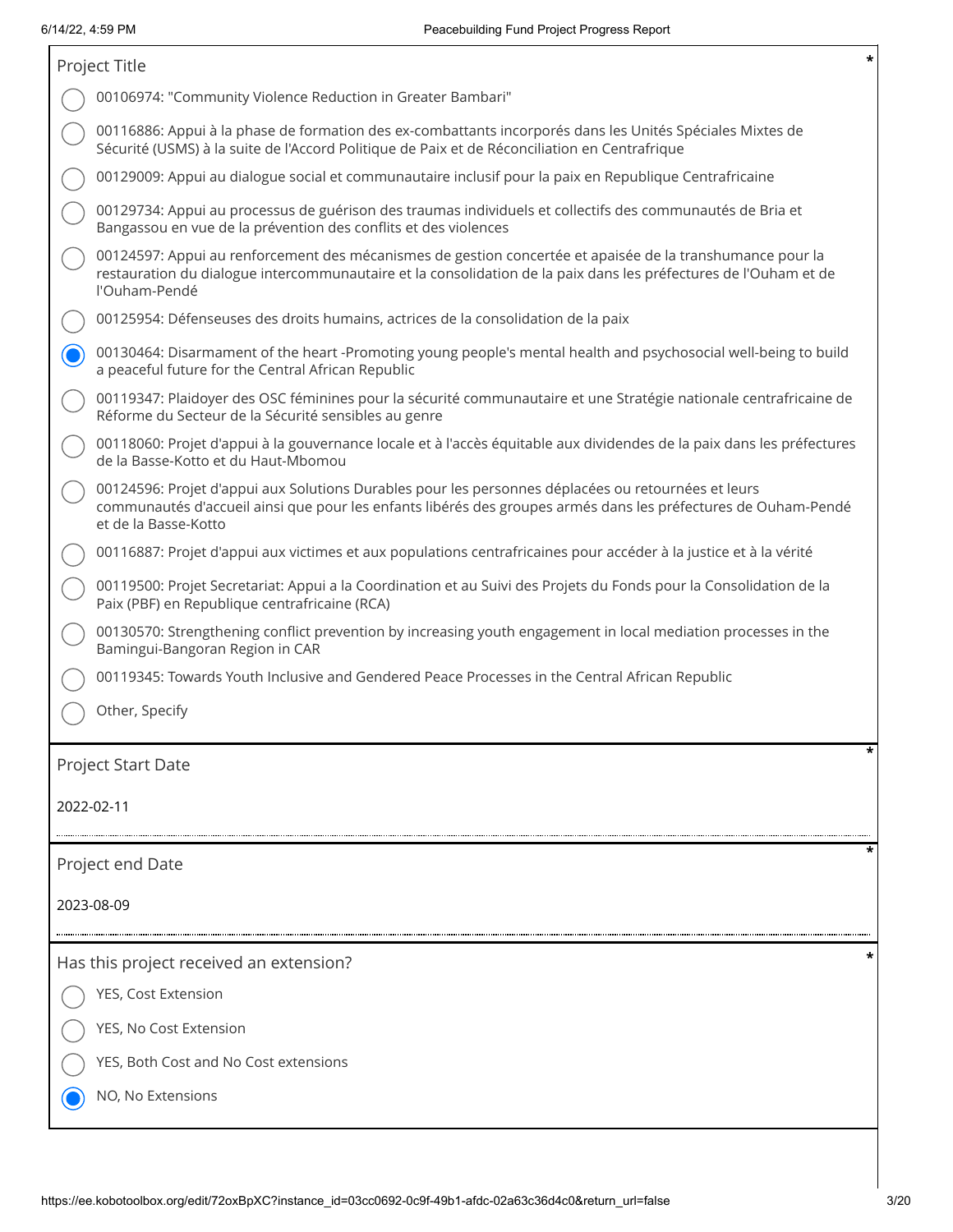| Will this project be requesting an extension?                      | $\star$ |
|--------------------------------------------------------------------|---------|
| YES, Cost Extension                                                |         |
| YES, No Cost Extension                                             |         |
| YES, Both Cost and No Cost extensions                              |         |
| NO, No Extensions                                                  |         |
|                                                                    | *       |
| Is funding disbursed either into a national or regional trust fund |         |
| yes                                                                |         |
| no                                                                 |         |
|                                                                    |         |

# **Recipients**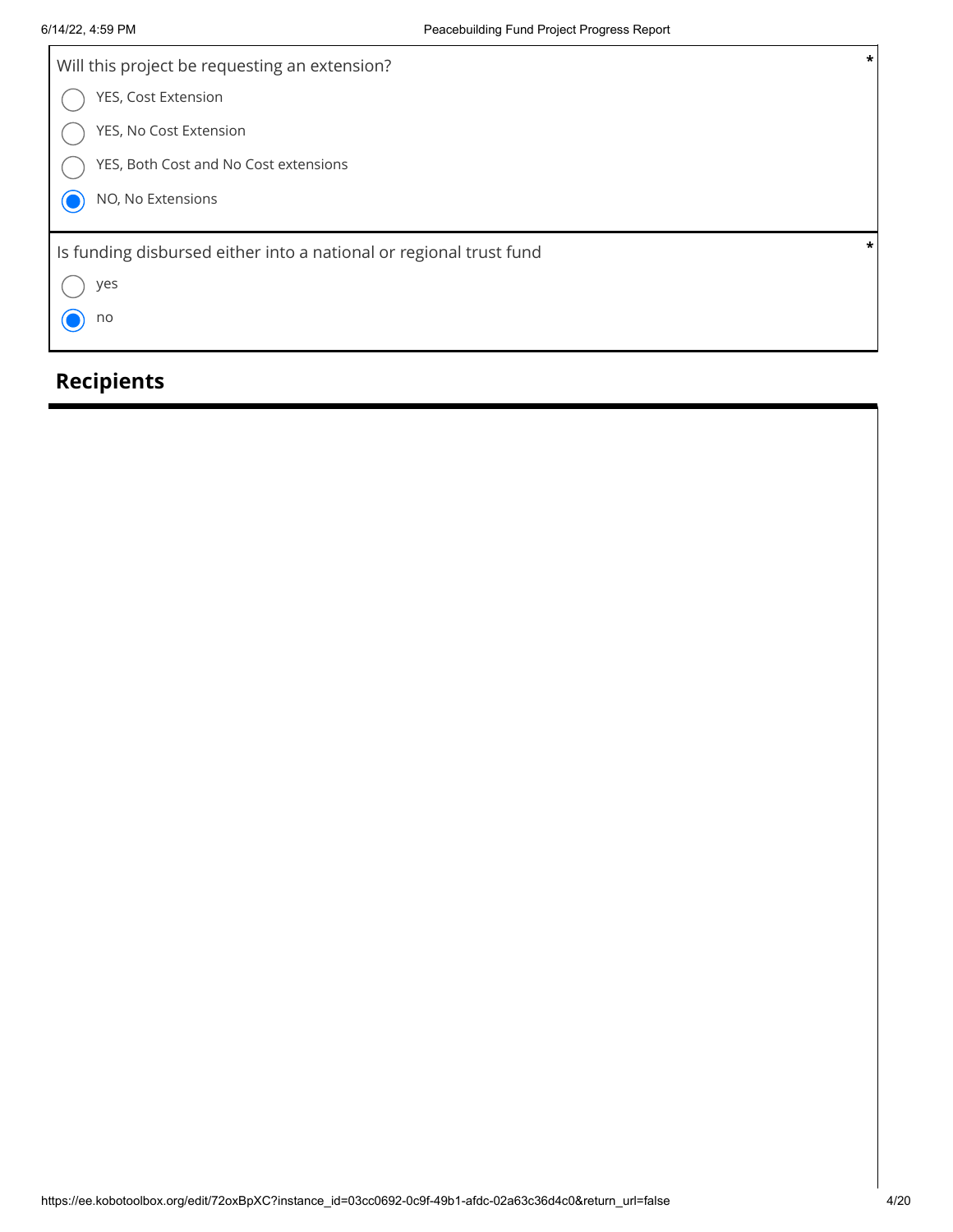| $\star$<br>Is the lead recipient a UN agency or a non UN entity? |                                                                                                   |                                                                         |  |  |  |
|------------------------------------------------------------------|---------------------------------------------------------------------------------------------------|-------------------------------------------------------------------------|--|--|--|
| UN entity                                                        |                                                                                                   |                                                                         |  |  |  |
| Non-UN Entity                                                    |                                                                                                   |                                                                         |  |  |  |
| Please select the lead recipient                                 |                                                                                                   |                                                                         |  |  |  |
| <b>Action Aid</b>                                                |                                                                                                   | The African Centre for the Constructive Resolution of Disputes (ACCORD) |  |  |  |
|                                                                  | Agence de Coopération et de Recherche pour le Développement (ACORD)                               |                                                                         |  |  |  |
| American Friends Service Committee (AFSC)                        | Avocats Sans Frontières                                                                           |                                                                         |  |  |  |
| Avocats Sans Frontières Belgium                                  | Avocats sans frontières Canada                                                                    | Christian Aid Ireland                                                   |  |  |  |
| <b>CARE International UK</b>                                     | The Carter Center, Inc.                                                                           |                                                                         |  |  |  |
| Centre d'étude et de coopération internationale (CECI) - BF      |                                                                                                   | <b>COIPRODEN</b>                                                        |  |  |  |
| Concern Worldwide                                                | CORDAID                                                                                           | CORD Burundi                                                            |  |  |  |
| DanChurchAid                                                     | Fundacion Estudios Superior (FESU)                                                                | Fund for Congolese Women                                                |  |  |  |
| Fundación Mi Sangre (FMS)                                        | Fundación Nacional para el Desarrollo de Honduras (FUNADEH)                                       |                                                                         |  |  |  |
| Fundación para la Libertad de Prensa (FLIP)                      | <b>HELVETAS Swiss Intercooperation</b>                                                            |                                                                         |  |  |  |
| Humanity & Inclusion (HI)                                        | Instituto Holandes para Democracia Multipartidaria (NIMD)                                         |                                                                         |  |  |  |
| International Alert                                              | Interpeace                                                                                        | Kvinna till Kvinna Foundation                                           |  |  |  |
| Life and Peace Institute (LPI)                                   |                                                                                                   |                                                                         |  |  |  |
|                                                                  | (MDG-EISA) Institut Electoral pour une Démocratie Durable en Afrique (EISA), bureau de Madagascar |                                                                         |  |  |  |
| Mercy Corps                                                      | MSIS-TATAO                                                                                        | Norwegian Refugee Council (NRC)                                         |  |  |  |
| ONG AZHAR                                                        | <b>OXFAM</b>                                                                                      | Peace Direct                                                            |  |  |  |
| PNG UN Country Fund                                              | Red de Instituciones por los Derechos de la Niñez                                                 |                                                                         |  |  |  |
| Sampan'Asa Momba ny Fampandrosoana (SAF/FJKM)                    | Saferworld                                                                                        |                                                                         |  |  |  |
| Search for Common Ground (SFCG)                                  | SismaMujer                                                                                        | Tearfund                                                                |  |  |  |
| Trocaire                                                         | World Vision International                                                                        | World Vision Myanmar                                                    |  |  |  |
| ZOA                                                              | Other, Please specify                                                                             |                                                                         |  |  |  |
| Are there other recipients for this project?                     |                                                                                                   |                                                                         |  |  |  |
| No other recipients                                              |                                                                                                   |                                                                         |  |  |  |
| Yes, other UN recipients only                                    |                                                                                                   |                                                                         |  |  |  |
| Yes, other non-UN recipients only                                |                                                                                                   |                                                                         |  |  |  |
| Yes, both UN and non-UN recipients                               |                                                                                                   |                                                                         |  |  |  |

# **Financial Reporting**

#### **» Delivery by Recipient**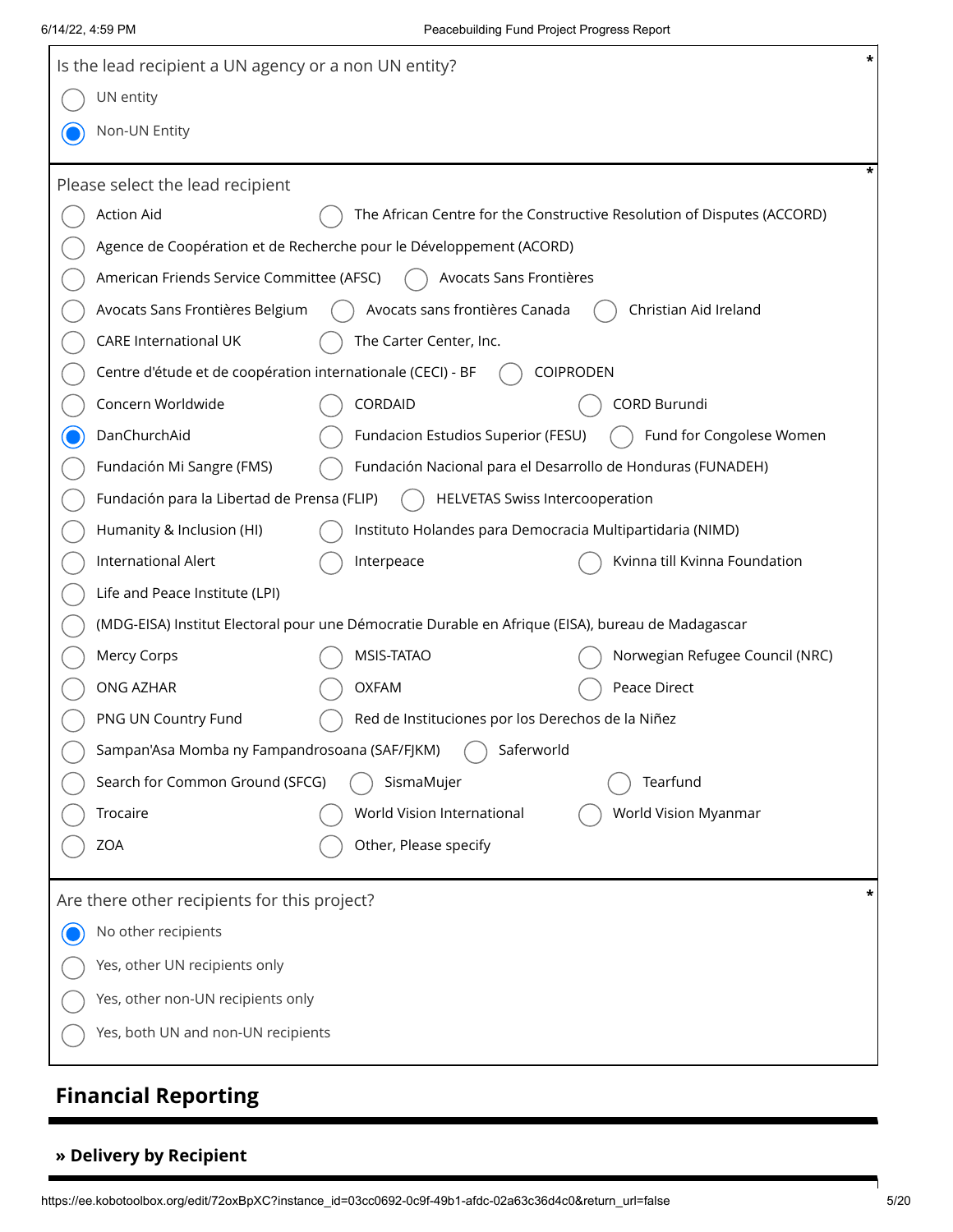| 6/14/22, 4:59 PM          |                                                                                                                                                                                       |                                                                                                                 | Peacebuilding Fund Project Progress Report                                             |                                               |
|---------------------------|---------------------------------------------------------------------------------------------------------------------------------------------------------------------------------------|-----------------------------------------------------------------------------------------------------------------|----------------------------------------------------------------------------------------|-----------------------------------------------|
|                           | Please enter the total amounts in US dollars allocated to each recipient organization                                                                                                 |                                                                                                                 |                                                                                        |                                               |
| expenditure by recipient. | Please enter the original budget amount, amount transferred to date and estimated                                                                                                     |                                                                                                                 |                                                                                        |                                               |
|                           | Please make sure you enter the correct amount. All values should be entered in US Dollars                                                                                             |                                                                                                                 |                                                                                        |                                               |
| <b>Recipients</b>         | <b>Total Project</b><br><b>Budget</b>                                                                                                                                                 | <b>Transfers to</b><br>date                                                                                     | <b>Expenditure</b><br>to date                                                          | Implementati<br>on rate as a<br>percentage of |
|                           | (in US \$)<br>Please enter the total<br>budget as is in the<br>project document in US<br>Dollars                                                                                      | (in US \$)<br>Please enter the total<br>amount transferred to<br>each recipient to date in<br><b>US Dollars</b> | (in US \$)<br>Please enter the<br>approximate amount<br>spent to date in US<br>dollars | total budget<br>(calculated automatically)    |
| <b>DanChurchA</b><br>id   | *<br>1500000                                                                                                                                                                          | *<br>525000                                                                                                     | 151673                                                                                 | *<br>10.11 %                                  |
| <b>TOTAL</b>              | 1500000                                                                                                                                                                               | 525000                                                                                                          | 151673                                                                                 | 10.1                                          |
|                           |                                                                                                                                                                                       |                                                                                                                 |                                                                                        | I 70                                          |
|                           |                                                                                                                                                                                       |                                                                                                                 |                                                                                        |                                               |
|                           | The approximate implementation rate as percentage of total project budget based on the values<br>entered in the above matrix is <b>10.11%</b> . Can you confirm that this is correct? |                                                                                                                 |                                                                                        |                                               |
| Correct                   | Incorrect                                                                                                                                                                             |                                                                                                                 |                                                                                        |                                               |

## **» Gender-responsive Budgeting**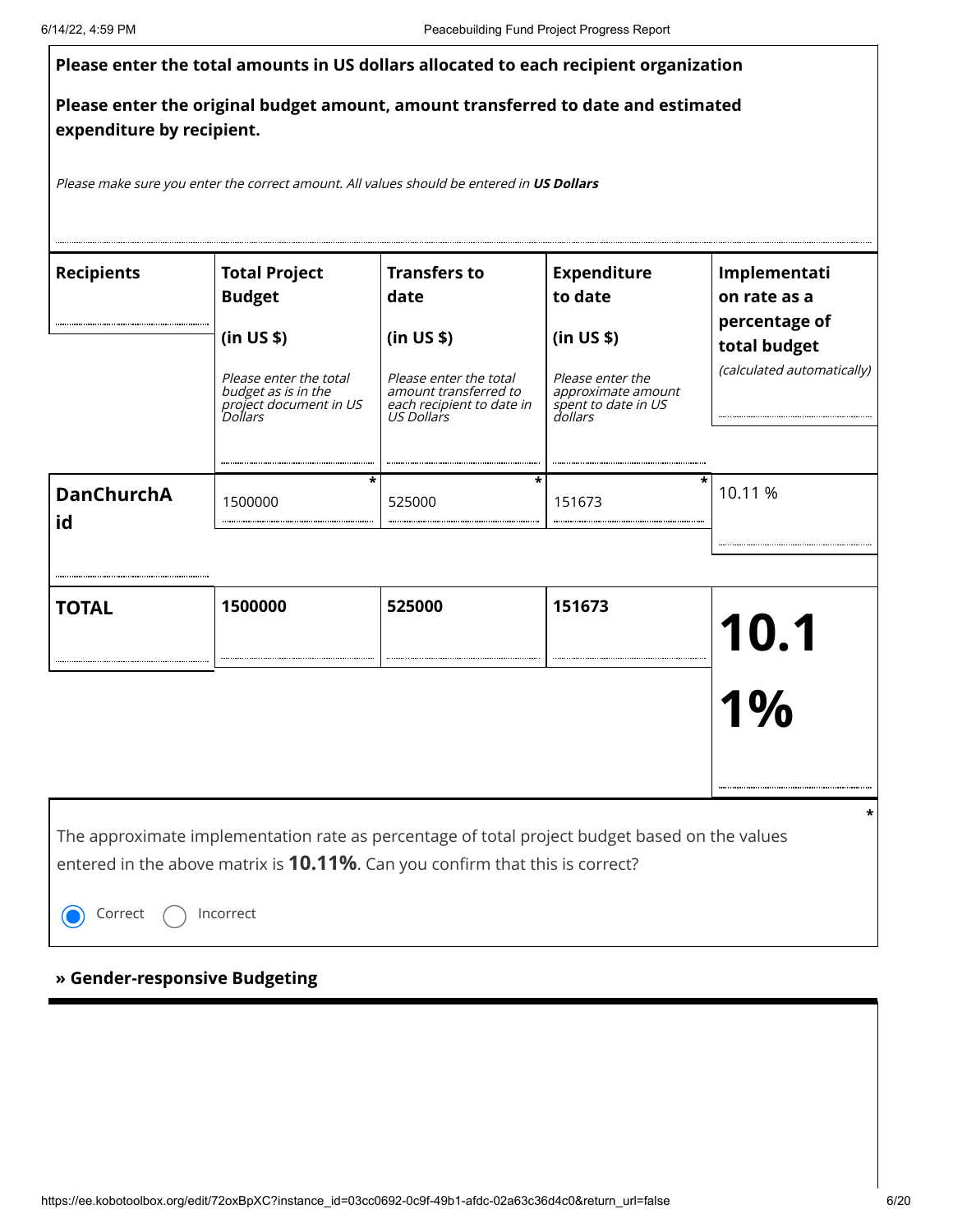| Indicate what <b>percentage (%)</b> of the budget contributes to gender equality or women's<br>empowerment (GEWE)?                                                                                                                            |  |  |  |
|-----------------------------------------------------------------------------------------------------------------------------------------------------------------------------------------------------------------------------------------------|--|--|--|
| 47                                                                                                                                                                                                                                            |  |  |  |
| The dollar amount of the budget contributing to Gender Equality and Women's Empowerment (GEWE)<br>based on percentage entered above and total project budget is US \$705000. Can you confirm that<br>this is correct?<br>Correct<br>Incorrect |  |  |  |
| If it is incorrect, please enter the budget amount allocated to GEWE in US Dollars<br>703690                                                                                                                                                  |  |  |  |
| Amount expended to date on efforts contributiong to gender equality or women's empowerment is<br><b>US \$71286.31.</b> Is this correct?<br>Correct<br>Incorrect                                                                               |  |  |  |
| If it is incorrect, please enter the expenditure to date on GEWE in US dollars<br>44258                                                                                                                                                       |  |  |  |
| ATTACH PROJECT EXCEL BUDGET SHOWING CURRENT APPROXIMATE EXPENDITURE.<br>The templates for the budget are available here<br>220608_Annex D_220603_DCA_UNPBF_project_document_2020_annex semestriel Juin2022-13_25_16.xlsx                      |  |  |  |
|                                                                                                                                                                                                                                               |  |  |  |

# **Project Markers**

L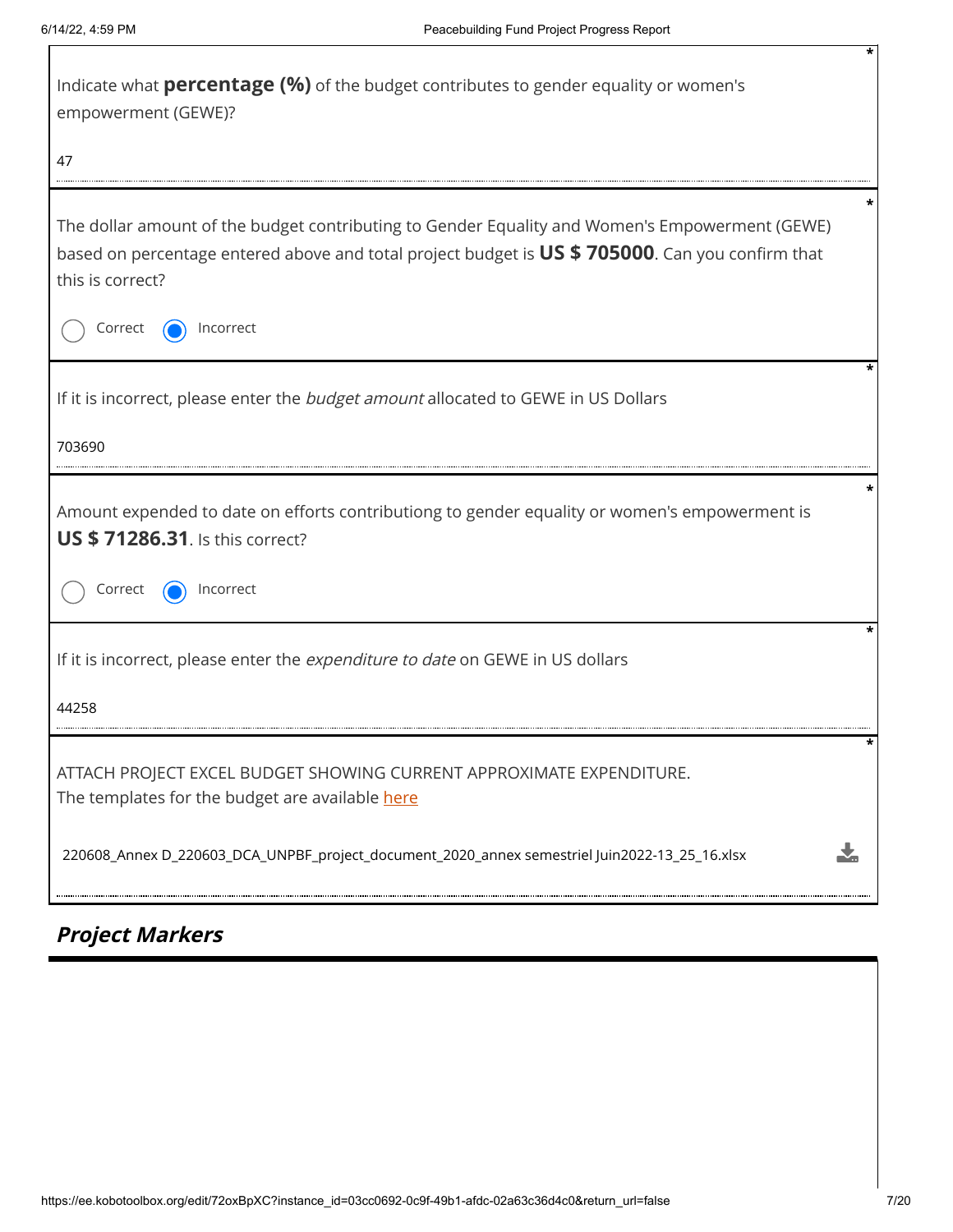| Please select the Gender Marker Associated with this project                                                                                                                       | * |  |  |  |
|------------------------------------------------------------------------------------------------------------------------------------------------------------------------------------|---|--|--|--|
| Score 1 for projects that contribute in some way to gender equality, but not significantly (less than 30% of the total<br>budget for GEWE)                                         |   |  |  |  |
| Score 2 for projects that have gender equality as a significant objective and allocate between 30 and 79% of the total<br>project budget to GEWE                                   |   |  |  |  |
| Score 3 for projects that have gender equality as a principal objective and allocate at least 80% of the total project<br>budget to Gender Equality and Women's Empowerment (GEWE) |   |  |  |  |
| Please select the Risk Marker Associated with this project                                                                                                                         | * |  |  |  |
| Risk marker 0 = low risk to achieving outcomes                                                                                                                                     |   |  |  |  |
| Risk marker 1 = medium risk to achieving outcomes                                                                                                                                  |   |  |  |  |
| Risk marker 2 = high risk to achieving outcomes                                                                                                                                    |   |  |  |  |
| Please select the PBF Focus Area associated with this project                                                                                                                      | * |  |  |  |
| (1.1) Security Sector Reform                                                                                                                                                       |   |  |  |  |
| (1.2) Rule of Law                                                                                                                                                                  |   |  |  |  |
| (1.3) Demobilisation, Disarmament and Reintegration                                                                                                                                |   |  |  |  |
| (1.4) Political Dialogue                                                                                                                                                           |   |  |  |  |
| (2.1) National reconciliation                                                                                                                                                      |   |  |  |  |
| (2.2) Democratic Governance                                                                                                                                                        |   |  |  |  |
| (2.3) Conflict prevention/management                                                                                                                                               |   |  |  |  |
| (3.1) Employment                                                                                                                                                                   |   |  |  |  |
| (3.2) Equitable access to social services                                                                                                                                          |   |  |  |  |
| (4.1) Strengthening of essential national state capacity                                                                                                                           |   |  |  |  |
| (4.2) Extension of state authority/Local Administration                                                                                                                            |   |  |  |  |
| (4.3) Governance of peacebuilding resources (including PBF Secretariats)                                                                                                           |   |  |  |  |
| Is the project part of one or more PBF priority windows?                                                                                                                           | * |  |  |  |
| Select all that apply<br>Gender promotion initiative                                                                                                                               |   |  |  |  |
| Youth promotion initiative                                                                                                                                                         |   |  |  |  |
| Transition from UN or regional peacekeeping or special political missions                                                                                                          |   |  |  |  |
| Cross-border or regional project                                                                                                                                                   |   |  |  |  |
| None                                                                                                                                                                               |   |  |  |  |
|                                                                                                                                                                                    |   |  |  |  |

## **PART I: OVERALL PROJECT PROGRESS**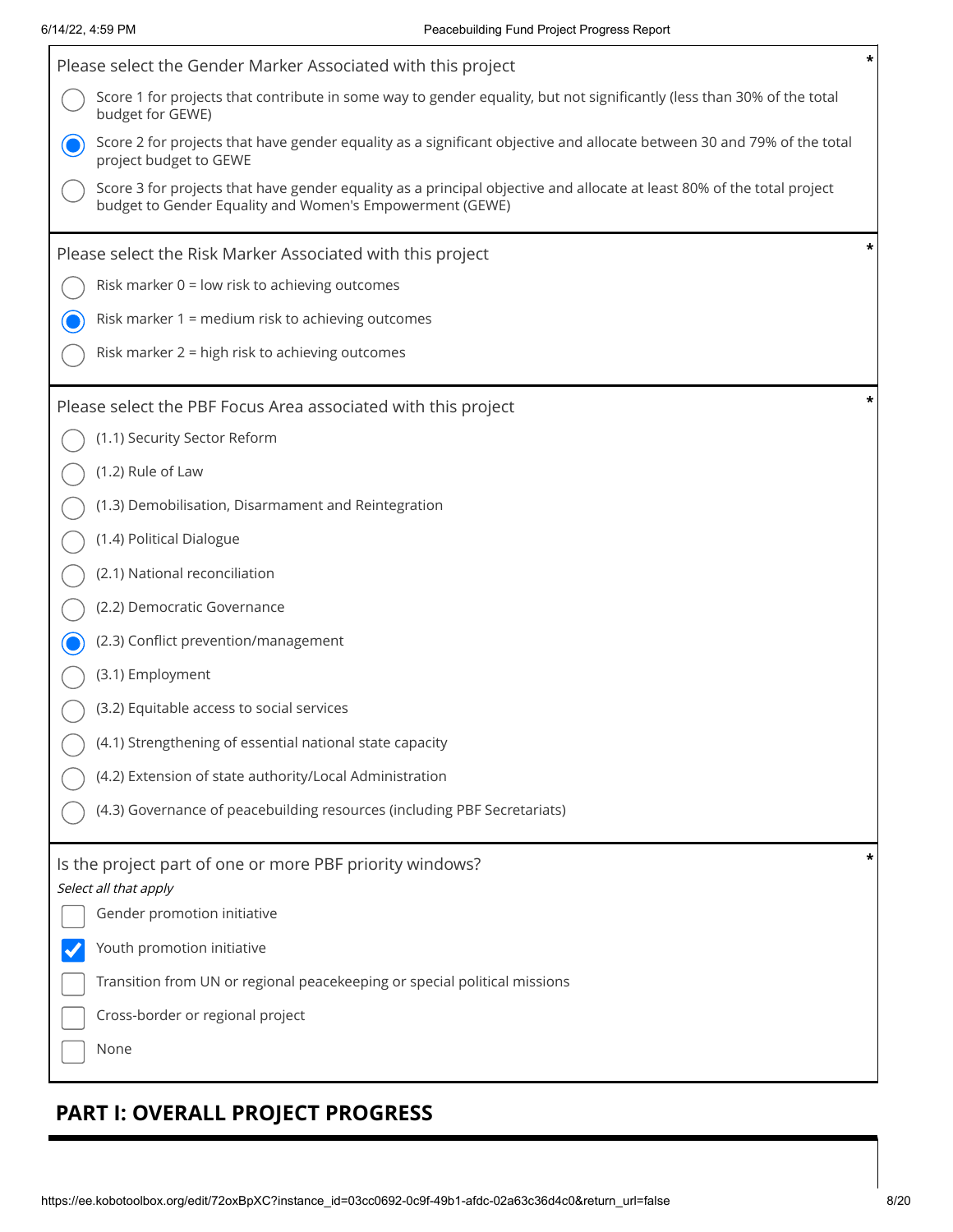NOTES FOR COMPLETING THE REPORT:

- Avoid acronyms and UN jargon, use general /common language.
- Report on what has been achieved in the reporting period, not what the project aims to do.
- Be as concrete as possible. Avoid theoretical, vague or conceptual discourse.
- Ensure the analysis and project progress assessment is gender and age sensitive.
- If relevant, please include any COVID-19 related considerations, adjustments and results and respond to section IV. **(This section is optional)**

Briefly outline the *status of the project* in terms of implementation cycle, including whether preliminary/preparatory activities have been completed (i.e. contracting of partners, staff recruitment, etc.)

Please limit your response to 1500 characters including spaces.

**DCA and its consortium partners (Conciliation Resources – CR, Fondation Vegas Jeunes Développement - VEGAS; Vision Enfant Republique Centrafricaine -VERCA) completed all the preliminary activities planned during this reporting period:**

**- 22 staff have been recruited, five among them (project manager and four psychosocial specialists) by DCA, eight (coordinator, project manager, finance officer, community liaison agent and four psychosocial field agents) by each of the local partners (VERCA and VEGAS), and one programme officer by CR.** 

**- The consortium partners held a three-day inception workshop in Bangui in February to ensure a common understanding and planning between all partners.** 

**- DCA organised a prospection visit with VEGAS in Sibut and VERCA in Kaga Bandoro (KB) to present the project to key stakeholders and local authorities**

**- In April, CR conducted a scoping visit to KB, as the base for the development of the methodology of the listening exercise (activity 1.1.5).**

**- DCA and its local partners (VEGAS and VERCA) visited three communes in Sibut and four in KB in April to present the project to 420 community members to enhance their participation from the early stages of the project.**

**- CR conducted the listening exercise in KB and Sibut in May 2022 (activity 1.1.5).**

**- The baseline survey was conducted in May.** 

**- In preparation for the targeting, DCA identified and trained 35 community members on MHPSS, conflict sensitivity, and project particapants´ selection criteria.**

Summarize *the main structural, institutional or societal level change* the project has contributed to. This is not anecdotal evidence or a list of individual outputs, but a description of progress made toward the main purpose of the project

FOR PROJECTS WITHIN SIX MONTHS OF COMPLETION ONLY; (1500 character limit) **N/A - the project started in mid-February 2022**

## **PART II: RESULT PROGRESS BY PROJECT OUTCOME**

**\***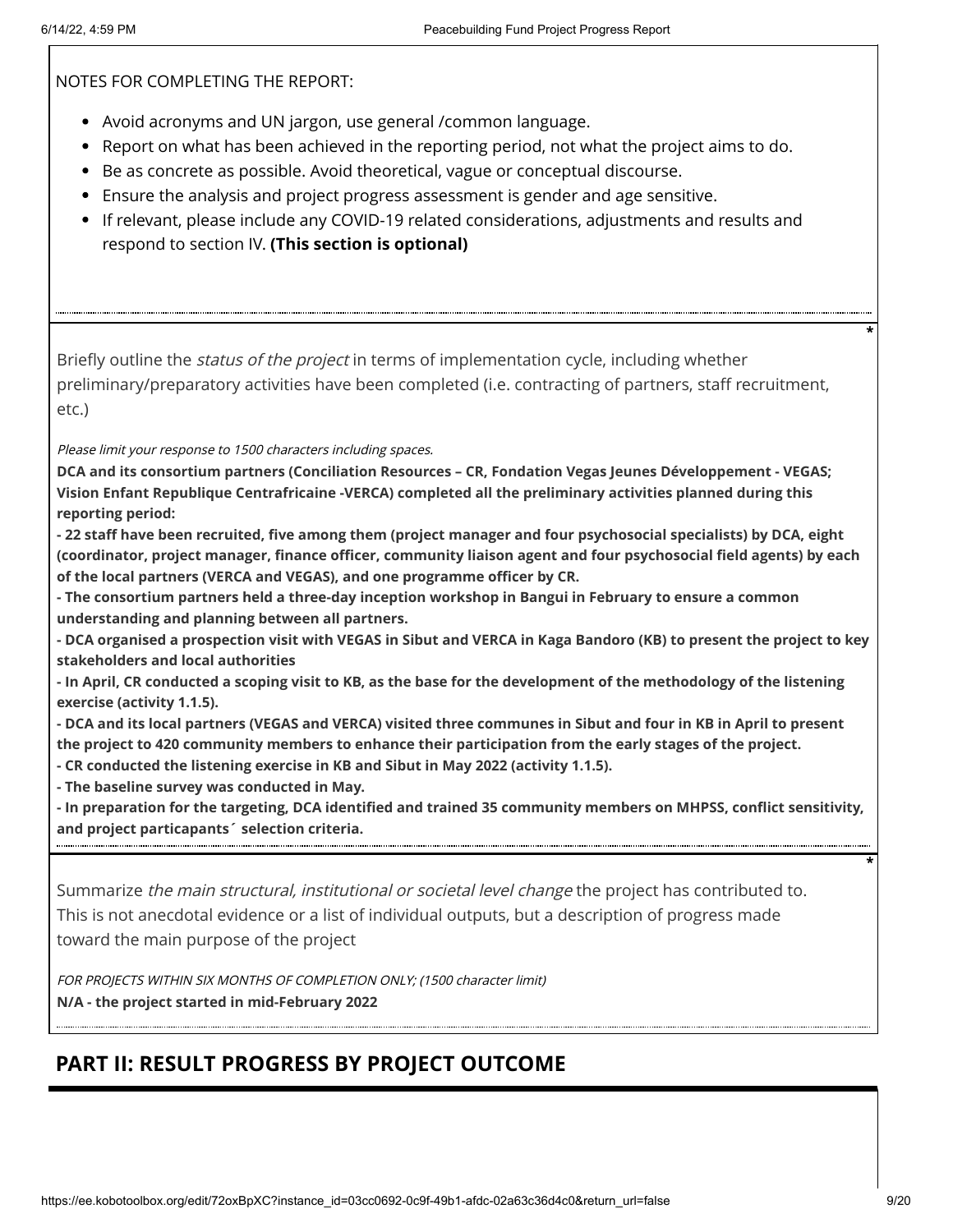Describe overall progress under each Outcome made during the reporting period (for June reports: January-June; for November reports: January-November; for final reports: full project duration). Do not list individual activities. If the project is starting to make/has made a difference at the outcome level, provide specific evidence for the progress (quantitative and qualitative) and explain how it impacts the broader political and peacebuilding context.

- "On track" refers to the timely completion of outputs as indicated in the workplan.
- "On track with peacebuilding results" refers to higher-level changes in the conflict or peace factors that the project is meant to contribute to. These effects are more likely in mature projects than in newer ones.

| How many OUTCOMES does this project have<br> 2 <br>$3 \t 4 \t 5$<br>6 7 8<br>more than 8.<br>$\mathbf{1}$<br>Please write out the project outcomes as they are in the project results framework found in the project<br>document<br>Outcome 1:<br>Conflict affected youth, particularly those in the informal economy, are able to address their MHPSS needs and are<br>supported by local authorities and communities to take positive steps towards breaking cycles of fear and revenge.<br>Outcome 2:<br>Young women and men who have access to MHPSS, in particular those working in the informal economy, use their<br>increased resilience and strengthened connection with their community to act as agents for peaceful change<br><b>Outcome 1:</b><br>Conflict affected youth, particularly those in the informal economy, are able to address their<br>MHPSS needs and are supported by local authorities and communities to take positive steps<br>towards breaking cycles of fear and revenge.<br>Rate the current status of the outcome progress<br>3. On Track with evidence of peacebuilding results<br>1. Off Track<br>2. On Track |  |  |  |  |  |  |  |
|----------------------------------------------------------------------------------------------------------------------------------------------------------------------------------------------------------------------------------------------------------------------------------------------------------------------------------------------------------------------------------------------------------------------------------------------------------------------------------------------------------------------------------------------------------------------------------------------------------------------------------------------------------------------------------------------------------------------------------------------------------------------------------------------------------------------------------------------------------------------------------------------------------------------------------------------------------------------------------------------------------------------------------------------------------------------------------------------------------------------------------------------------|--|--|--|--|--|--|--|
|                                                                                                                                                                                                                                                                                                                                                                                                                                                                                                                                                                                                                                                                                                                                                                                                                                                                                                                                                                                                                                                                                                                                                    |  |  |  |  |  |  |  |
|                                                                                                                                                                                                                                                                                                                                                                                                                                                                                                                                                                                                                                                                                                                                                                                                                                                                                                                                                                                                                                                                                                                                                    |  |  |  |  |  |  |  |
|                                                                                                                                                                                                                                                                                                                                                                                                                                                                                                                                                                                                                                                                                                                                                                                                                                                                                                                                                                                                                                                                                                                                                    |  |  |  |  |  |  |  |
|                                                                                                                                                                                                                                                                                                                                                                                                                                                                                                                                                                                                                                                                                                                                                                                                                                                                                                                                                                                                                                                                                                                                                    |  |  |  |  |  |  |  |
|                                                                                                                                                                                                                                                                                                                                                                                                                                                                                                                                                                                                                                                                                                                                                                                                                                                                                                                                                                                                                                                                                                                                                    |  |  |  |  |  |  |  |
|                                                                                                                                                                                                                                                                                                                                                                                                                                                                                                                                                                                                                                                                                                                                                                                                                                                                                                                                                                                                                                                                                                                                                    |  |  |  |  |  |  |  |
|                                                                                                                                                                                                                                                                                                                                                                                                                                                                                                                                                                                                                                                                                                                                                                                                                                                                                                                                                                                                                                                                                                                                                    |  |  |  |  |  |  |  |
|                                                                                                                                                                                                                                                                                                                                                                                                                                                                                                                                                                                                                                                                                                                                                                                                                                                                                                                                                                                                                                                                                                                                                    |  |  |  |  |  |  |  |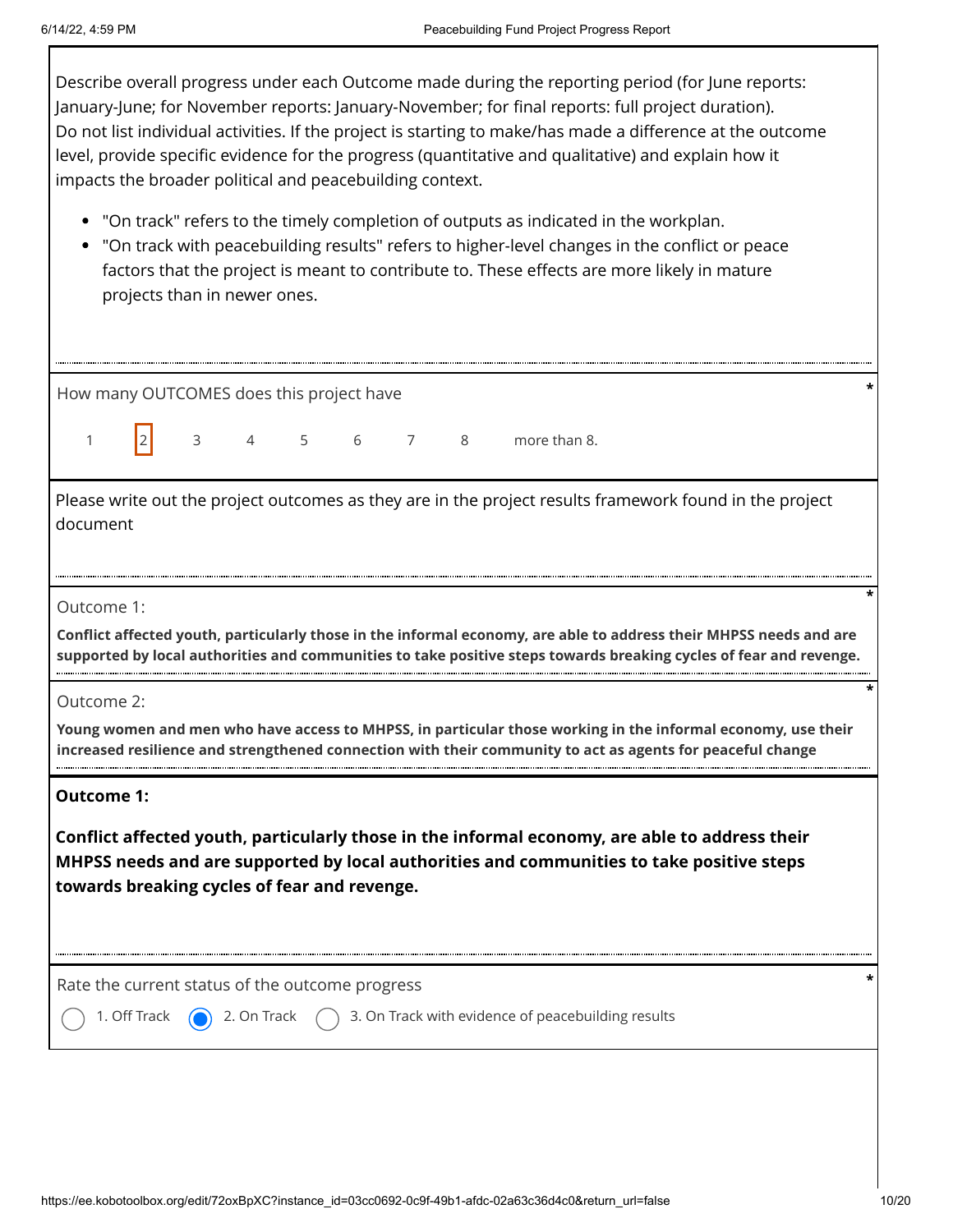#### Progress summary

Please limit your response to 3000 characters including spaces.

**A key challenge identified during the project proposal stage is that MHPSS interventions are often underpinned by Western understandings of the psychosocial wellbeing, which sometimes do not consider contextual particularities, e.g., taboos, local culture, and consequently guided by external assumptions about appropriate MHPSS models. However, the experience in CAR and the wider region shows that MHPSS approaches which make a difference in the community are those that are locally owned, that strengthen community resources in psychological care and are culturally grounded in local belief systems.** 

**At the current stage, the outcome 1 of the project is at the preparatory status. For the purpose of making sure to get the buy-in of the community, steps have been taken to present the project at various levels, from the authorities to the members of the targeted community. This was as well an opportunity to assess the community´s understanding of MHPSS and to conduct security and conflict dynamic analyses to better scope the baseline survey. This survey, conducted in both project locations in May, helped get the views of 351 people (including 170 young women) exercising in informal economy on MHPSS and peacebuilding. It also provided opportunity to speak with key informant individuals (49) and provided safe space to hold 67 group discussions with youth from various categories including IDPs from Sibut living in Kaga Bandoro. The ongoing project participants selection, supported by committees made up of local community members is being successful thanks to this implication of the community at all levels of the preparation.**

**To provide the analysis for the development of a culturally sensitive MHPSS approach for this project, CR conducted a listening exercise with the communities in Kaga Bandoro and Sibut in May 2022. As part of the exercise, CR conducted a one-day training of the researchers on basic Psychological First Aid and self-care. While it is still too early to assess the research's long-term outcomes for the project's MHPSS approach and wider MHPSS practice in CAR, it forms a critical milestone in implementing a culturally-, gender- and age-sensitive MHPSS approach in Kaga Bandoro and Sibut. The listening exercise, along with the baseline, will help adapt the project approach and planned activities to the current situation. Both reports will be finalised during the next reporting period. Other actions were carried out as well to prepare the ground for the implementation of outcome 1, such as the mapping of existing referral pathways and stakeholders' structures currently considering MHPSS in their interventions in the project locations.**

Indicate any additional analysis on how Gender Equality and Women's Empowerment and/or Youth Inclusion and Responsiveness has been ensured under this Outcome

Please limit your response to 1500 characters including spaces.

**As a critical component to the desired impact, gender equality and women empowerment have been considered from the project staff recruitment to the strategies of community mobilisation (Outcomes 1 and 2). The consortium partners ensured that youth and young women make part of their teams.** 

**Communities from various backgrounds including minorities and women were implicated in the baseline survey. To get the perspectives of various community members without external influences, homogenous groups were set out for the implementation of the focus groups discussions When groups were mixed, DCA and its partners ensured women and youth got the floor to freely speak.** 

**The listening exercise methodology was scoped with a gender equality component which offered space for women to discuss their views on barriers to access adequate MHPSS. The activity provided a local and gendered understanding on the meaning of their inclusion in peacebuilding initiatives and on their access to services.**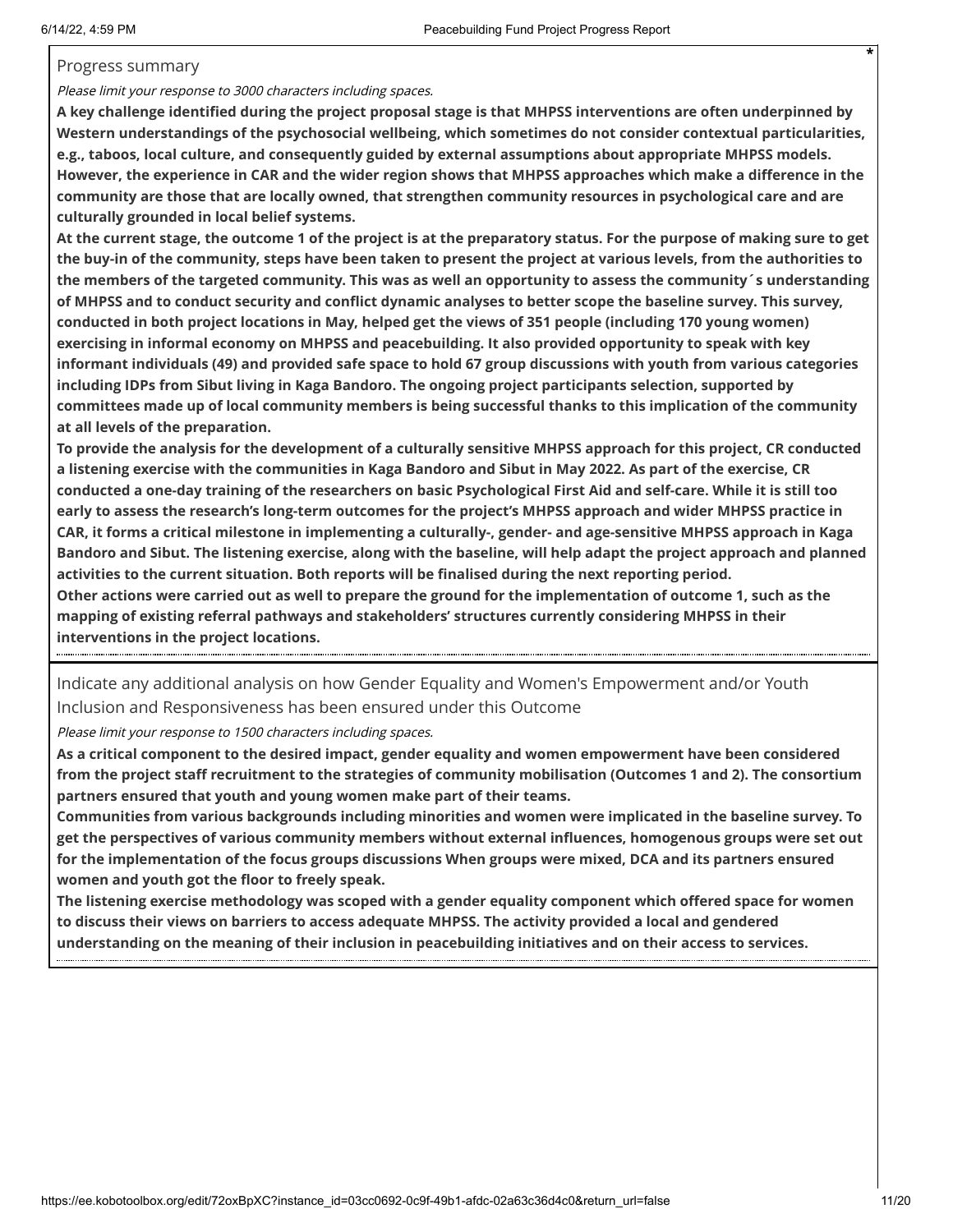| <b>Outcome 2:</b><br>Young women and men who have access to MHPSS, in particular those working in the informal<br>economy, use their increased resilience and strengthened connection with their community to<br>act as agents for peaceful change                                                                                                                                                                                                                                                                                                                                    |
|---------------------------------------------------------------------------------------------------------------------------------------------------------------------------------------------------------------------------------------------------------------------------------------------------------------------------------------------------------------------------------------------------------------------------------------------------------------------------------------------------------------------------------------------------------------------------------------|
| Rate the current status of the outcome progress<br>1. Off Track<br>2. On Track<br>3. On Track with evidence of peacebuilding results                                                                                                                                                                                                                                                                                                                                                                                                                                                  |
| Progress summary<br>Please limit your response to 3000 characters including spaces.<br>The initial months of the project have focussed on preparatory activities (including the inception workshop,<br>community sensitisation on the project and the conduction of the baseline survey, described in the update of the<br>Outcome 1). CR is currently developing the methodology for the gender-sensitive conflict analysis and the<br>development of youth-led action plans to be delivered under Outcome 2 within the next reporting period.                                       |
| Indicate any additional analysis on how Gender Equality and Women's Empowerment and/or Youth<br>Inclusion and Responsiveness has been ensured under this Outcome<br>Please limit your response to 1500 characters including spaces.<br>During this reporting period, the priorities of the consortium were the launching of the project and its activities, and<br>the conduction of the baseline survey and listening exercises, which are reported under Outcome 1. The activities<br>contributing to Outcome 2 are being prepared, for its launching in the next reporting period. |

### **INDICATOR BASED PERFORMANCE ASSESSMENT**

Using the Project Results Framework as per the approved project document or any amendmentsprovide an update on the achievement of key indicators at the **outcome** level in the table below

- If an outcome has more than 3 indicators , select the 3 most relevant ones with most relevant progress to highlight.
- Where it has not been possible to collect data on indicators, state this and provide any explanation. Provide gender and age disaggregated data. (300 characters max per entry)

**» Outcome 1: Conflict affected youth, particularly those in the informal economy, are able to address their MHPSS needs and are supported by local authorities and communities to take positive steps towards breaking cycles of fear and revenge.**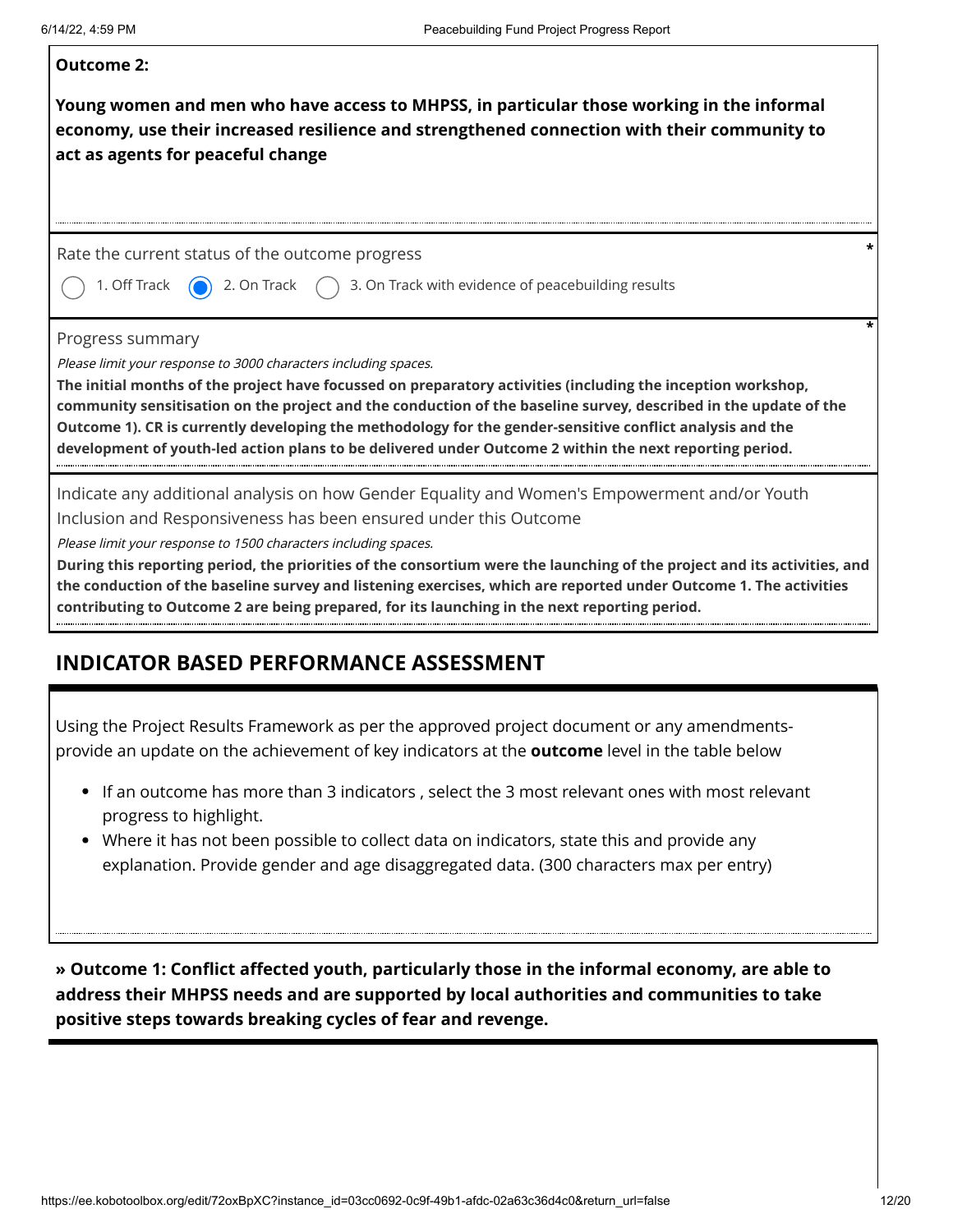#### 6/14/22, 4:59 PM Peacebuilding Fund Project Progress Report

| Outcome<br>1 | Perform<br>ance<br>Indicator<br>S                                                                                                                                                                                                                                                        | Indicator<br><b>Baseline</b> | End of<br>Project<br>Indicator<br>Target | Indicator<br>Mileston<br>e | Current<br>Indicator<br>progress | Reasons<br>for<br>Variance<br>/ Delay<br>(if any)                               |
|--------------|------------------------------------------------------------------------------------------------------------------------------------------------------------------------------------------------------------------------------------------------------------------------------------------|------------------------------|------------------------------------------|----------------------------|----------------------------------|---------------------------------------------------------------------------------|
| 1.1          | <b>Indicator 1.a</b><br>% of project<br>beneficiaries<br>reporting<br>improved<br>psychological<br>wellbeing<br>(disaggregated<br>by gender and<br>location)                                                                                                                             | <b>TBC</b>                   | 70%                                      | 50%                        | N/A                              | To be<br>measured at<br>months 6, 12<br>and 18 of<br>project<br>implementation. |
| 1.2          | <b>Indicator 1.b</b><br><b>Number and</b><br>description of<br>case studies<br>which<br>describe<br>young people<br>who are<br>experiencing<br>less fear<br>and/or a<br>reduced desire<br>for revenge<br>after receiving<br><b>MHPSS</b><br>(disaggregated<br>by gender and<br>location) | $\bf{0}$                     | 10                                       | 5                          | N/A                              | To be<br>measured at<br>months 6, 12<br>and 18 of<br>project<br>implementation. |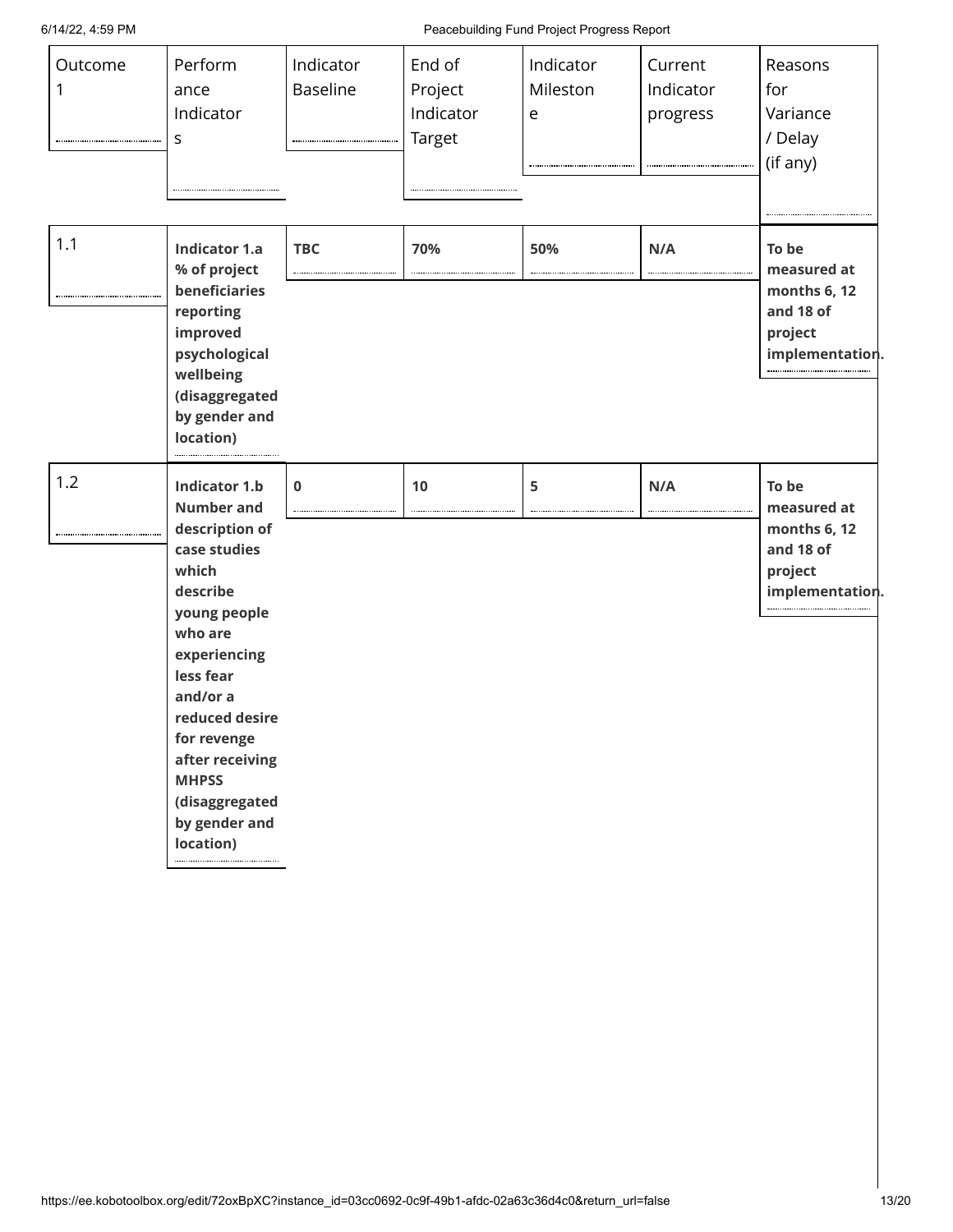| 1.3 | <b>Indicator 1.c</b><br><b>Number of</b><br>local<br>authorities<br>and<br>community<br><b>leaders</b><br>supporting<br>young people,<br>particularly<br>those facing<br>socio-cultural<br>barriers to<br>access MHPSS<br>(disaggregated | <b>TBC</b> | 16 | 10 | $\mathbf 0$ | To be<br>measured at<br>months 9, 12<br>and 18 of<br>project<br>implementation |
|-----|------------------------------------------------------------------------------------------------------------------------------------------------------------------------------------------------------------------------------------------|------------|----|----|-------------|--------------------------------------------------------------------------------|
|     | by gender and<br>location)                                                                                                                                                                                                               |            |    |    |             |                                                                                |

**» Outcome 2: Young women and men who have access to MHPSS, in particular those working in the informal economy, use their increased resilience and strengthened connection with their community to act as agents for peaceful change**

| Outcome<br>$\overline{2}$ | Perform<br>ance<br>Indicator<br>S                                                                                                                                                                                                                                                       | Indicator<br><b>Baseline</b> | End of<br>Project<br>Indicator<br><b>Target</b> | Indicator<br>Mileston<br>e | Current<br>Indicator<br>progress | Reasons<br>for<br>Variance<br>/ Delay<br>(if any)                             |
|---------------------------|-----------------------------------------------------------------------------------------------------------------------------------------------------------------------------------------------------------------------------------------------------------------------------------------|------------------------------|-------------------------------------------------|----------------------------|----------------------------------|-------------------------------------------------------------------------------|
| 2.1                       | <b>Indicator 2.a</b><br><b>Percentage of</b><br>young people<br>trained who<br>feel<br>"confident"<br>(level 4) or<br>"very<br>confident"<br>(level 5) about<br>their role as<br>peacebuilders<br>eight months<br>after the<br>training<br>(disaggregated<br>by gender and<br>location) | <b>TBC</b>                   | 60%                                             |                            | $\mathbf 0$                      | To be<br>measured at<br>months 6, 8<br>and 18 of<br>project<br>implementation |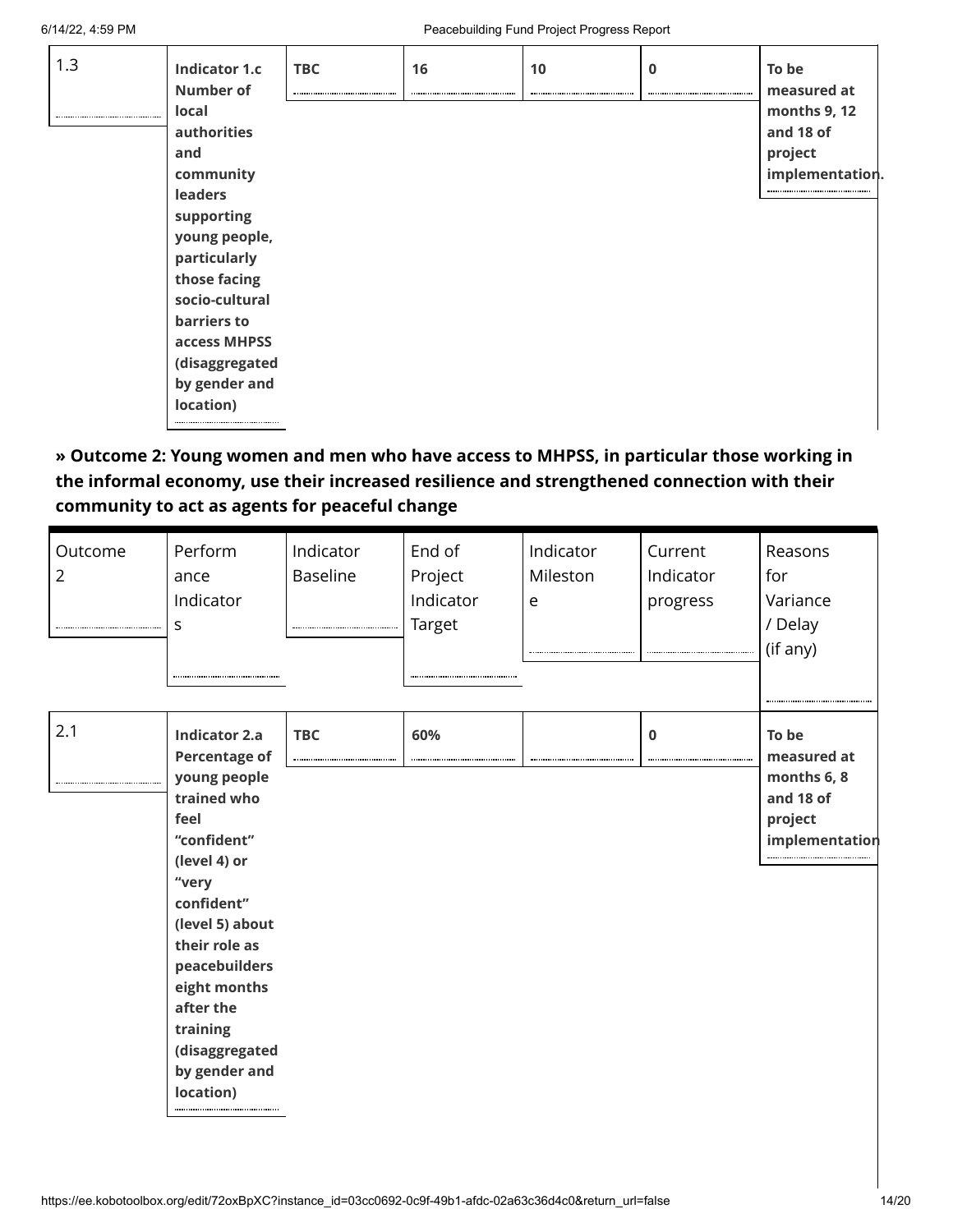| 2.2 | <b>Indicator 2.b</b><br><b>Percentage of</b><br>trained youth<br>who believe<br>dialogue is an<br>effective way<br>to resolve<br>tensions and<br>conflict<br>(disaggregated<br>by gender and<br>location)                                                                                   | <b>TBC</b> | 70% |    | $\bf{0}$           | To be<br>measured at<br>months 6, 12<br>and 18 of<br>project<br>implementation.    |
|-----|---------------------------------------------------------------------------------------------------------------------------------------------------------------------------------------------------------------------------------------------------------------------------------------------|------------|-----|----|--------------------|------------------------------------------------------------------------------------|
| 2.3 | <b>Indicator 2.c</b><br><b>Number</b><br>and<br>description of<br>testimonies of<br>young people<br>which<br>demonstrate a<br>positive link<br>between<br><b>MHPSS and</b><br>young<br>people's<br>ability to<br>engage in<br>peacebuilding<br>(disaggregated<br>by gender and<br>location) | <b>TBC</b> | 100 | 50 | No progress<br>yet | To be<br>measured at<br>months 6, 8,<br>14 and 18 of<br>project<br>implementation. |

### **PART III: Cross-Cutting Issues**

Please indicate any significant project-related events anticipated in the next six months, i.e. national dialogues, youth congresses, film screenings, etc.

Please limit your response to 3000 characters including spaces.

**There are not significant project-related events anticipated in the next six months.**

In a few sentences, explain whether the project has had a positive human impact. May include anecdotal stories about the project's positive effect on the people's lives. Include direct quotes where possible or weblinks to strategic communications pieces.

This is an optional question. You may leave it unanswered if not relevant(2000 character limit) **N/A - the project started in mid-February 2022**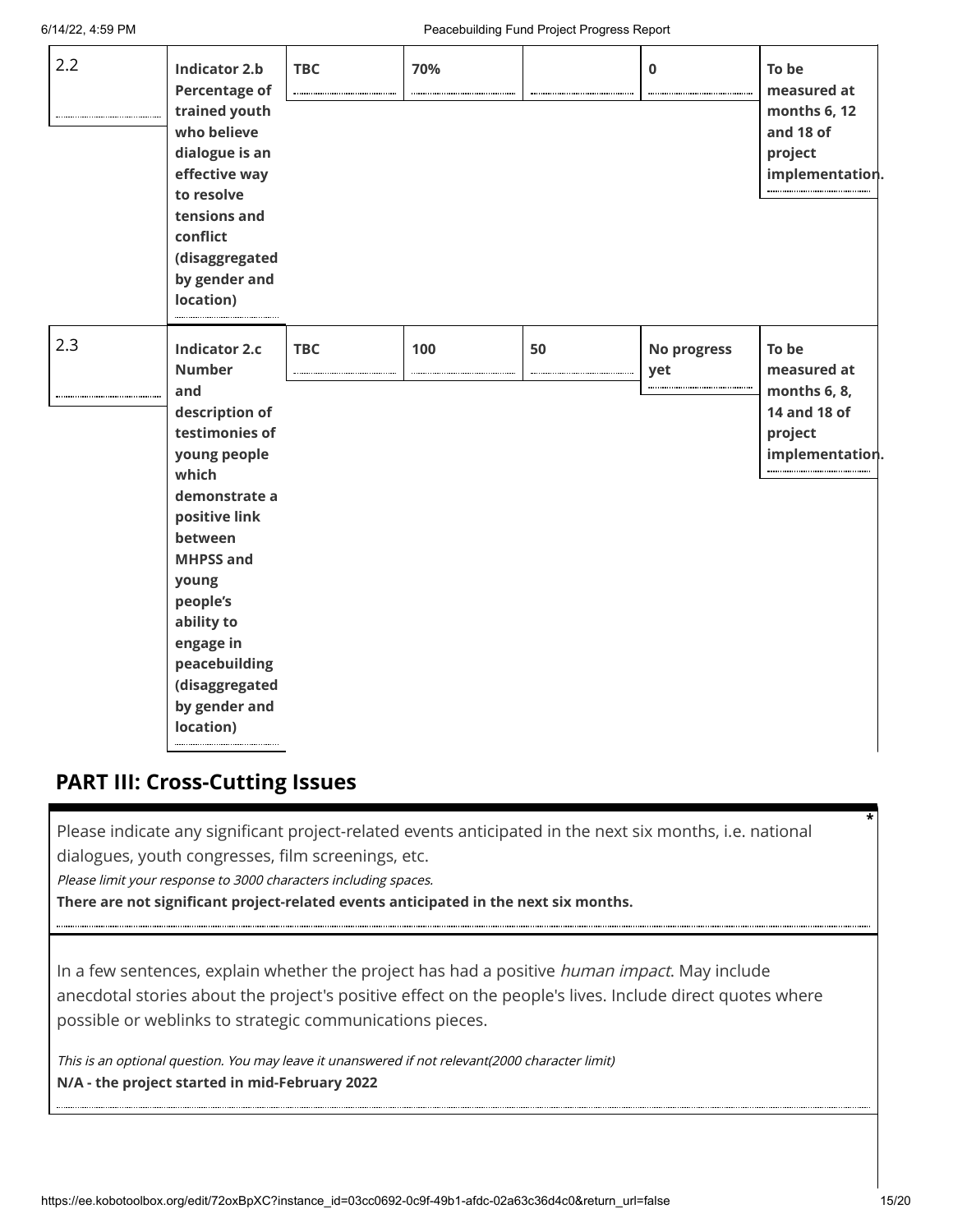| You can also upload upto 3 files in various formats (picture files, powerpoint, pdf, video, etc) to<br>illustrate the human impact of the project<br><b>OPTIONAL</b> |
|----------------------------------------------------------------------------------------------------------------------------------------------------------------------|
| File 1                                                                                                                                                               |
| <b>OPTIONAL</b>                                                                                                                                                      |
| Click here to upload file. (< 5MB)                                                                                                                                   |
| File 2<br><b>OPTIONAL</b>                                                                                                                                            |
| Click here to upload file. (< 5MB)                                                                                                                                   |
| File 3<br><b>OPTIONAL</b>                                                                                                                                            |
| Click here to upload file. (< 5MB)                                                                                                                                   |
| You can also add upto 3 links to online resources which illustrate the human impact of the project<br><b>OPTIONAL</b>                                                |
| Link 1<br><b>OPTIONAL</b>                                                                                                                                            |
| Link 2<br><b>OPTIONAL</b>                                                                                                                                            |
| Link 3<br><b>OPTIONAL</b>                                                                                                                                            |

#### **» Monitoring**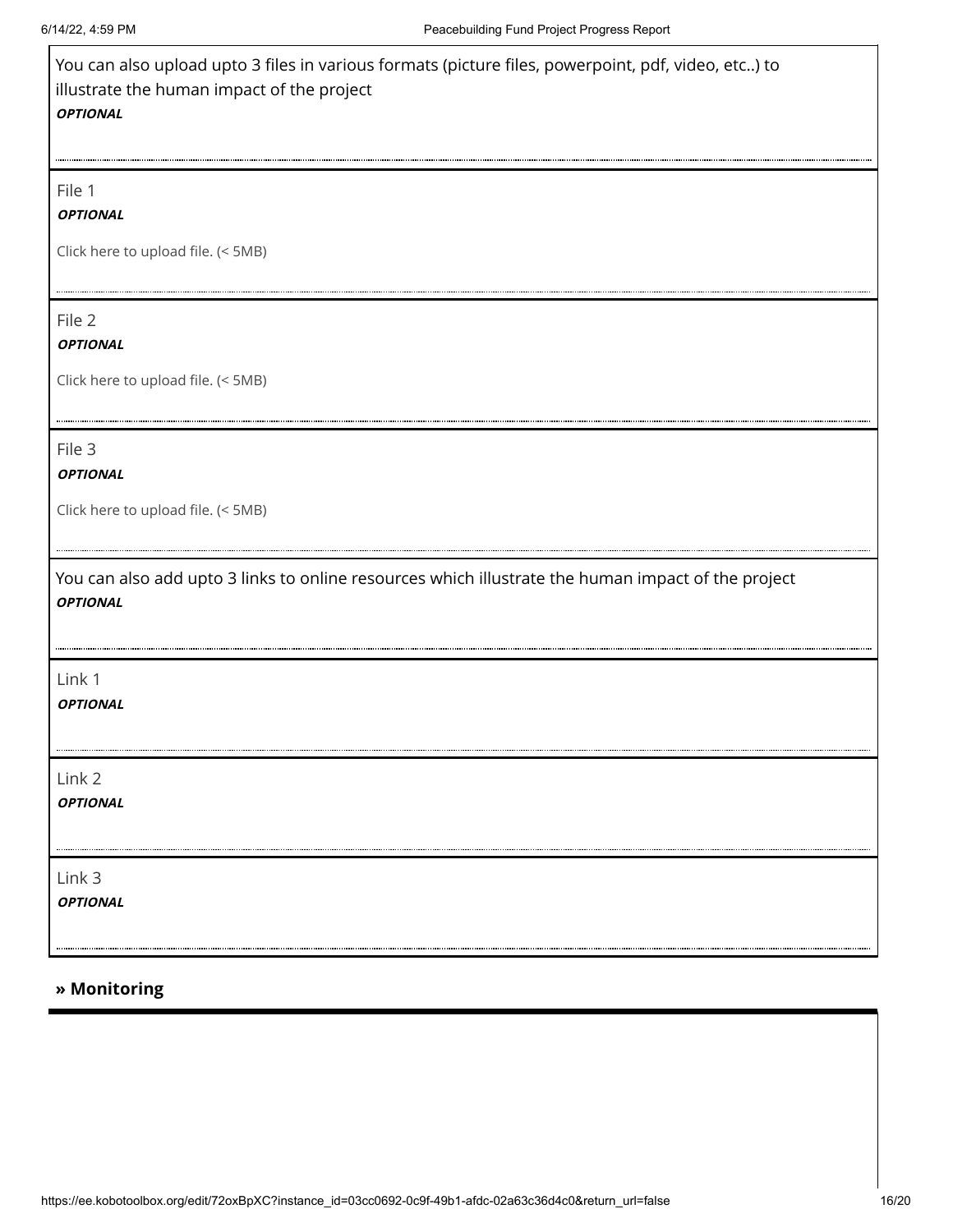| *<br>Please list monitoring activities undertaken in the reporting period<br>Please limit your response to 1000 characters including spaces.<br>• Inception workshop<br>• Baseline survey<br>. Development of the monitoring tracking tool<br>• Monthly reporting                                                                                                                                                                                                                                                                                                          |
|----------------------------------------------------------------------------------------------------------------------------------------------------------------------------------------------------------------------------------------------------------------------------------------------------------------------------------------------------------------------------------------------------------------------------------------------------------------------------------------------------------------------------------------------------------------------------|
| Do outcome indicators have baselines?                                                                                                                                                                                                                                                                                                                                                                                                                                                                                                                                      |
| If only some of the outcome indicators have baselines, select 'yes'<br>yes                                                                                                                                                                                                                                                                                                                                                                                                                                                                                                 |
| no                                                                                                                                                                                                                                                                                                                                                                                                                                                                                                                                                                         |
| Please provide a brief description<br>Please limit your response to 3000 characters including spaces.<br>1) As part of the inception workshop, the project team was trained in the outcome harvesting methodology, a<br>complexity-aware monitoring, evaluation and learning (MEL) methodology in line with the project's MEL plan. 2) In<br>May, a team of external consultants carried out the baseline survey field work and have submitted the first draft of<br>the final report. The baseline survey report will be available in the next reporting period.          |
| *<br>Has the project launched perception surveys or other community-based data collection?                                                                                                                                                                                                                                                                                                                                                                                                                                                                                 |
| yes                                                                                                                                                                                                                                                                                                                                                                                                                                                                                                                                                                        |
| no                                                                                                                                                                                                                                                                                                                                                                                                                                                                                                                                                                         |
| Please provide a brief description                                                                                                                                                                                                                                                                                                                                                                                                                                                                                                                                         |
| Please limit your response to 3000 characters including spaces.<br>n May 2022, CR carried out research in Kaga Bandoro and Sibut to assess the communities' understanding of mental<br>health and MHPSS. The research team conducted focus group discussions, individual interviews and organised<br>analysis workshops with young people, local authorities, community leaders and MHPSS service providers. The<br>findings will be externally shared with other practitioners and policy makers to inform integrated peacebuilding-<br>MHPSS practice in CAR and beyond. |
| » Evaluation                                                                                                                                                                                                                                                                                                                                                                                                                                                                                                                                                               |
| Has an evaluation been conducted during the reporting period?                                                                                                                                                                                                                                                                                                                                                                                                                                                                                                              |
| yes                                                                                                                                                                                                                                                                                                                                                                                                                                                                                                                                                                        |
| no                                                                                                                                                                                                                                                                                                                                                                                                                                                                                                                                                                         |
| *<br>Evaluation budget (in USD):                                                                                                                                                                                                                                                                                                                                                                                                                                                                                                                                           |
| 30000                                                                                                                                                                                                                                                                                                                                                                                                                                                                                                                                                                      |
|                                                                                                                                                                                                                                                                                                                                                                                                                                                                                                                                                                            |

If project will end in next six months, describe the evaluation preparations

Please limit your response to 3000 characters including spaces.

**N/A**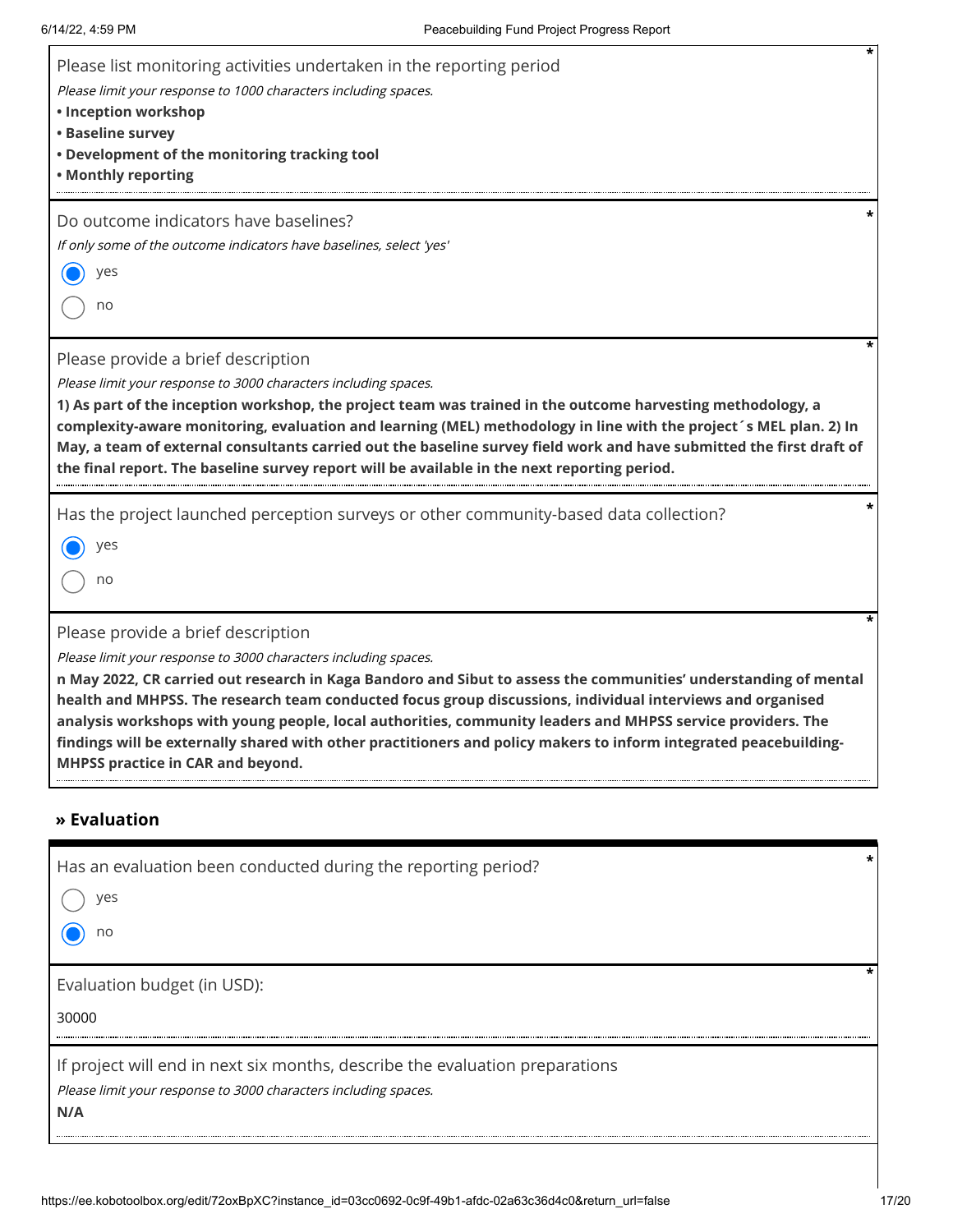#### **» Catalytic Effect**

| Catalytic Effect (financial): Has the project led to additional funding from other sources?<br>yes<br>no                                                                                                                                                                               | * |
|----------------------------------------------------------------------------------------------------------------------------------------------------------------------------------------------------------------------------------------------------------------------------------------|---|
| Catalytic Effect (non-financial): Has the project enabled or created a larger or longer-term<br>peacebuilding change to occur?<br>No catalytic effect<br>Some catalytic effect<br>Significant catalytic effect<br>Very Significant catalytic effect<br>Don't Know<br>Too early to tell | * |

## **PART IV: COVID-19**

Please respond to these questions if the project underwent any monetary or non-monetary adjustments due to the COVID-19 pandemic.

This section is optional. You can leave it blank if not relevant

Monetary adjustments:

Please indicate the total amount in USD of adjustments due to COVID-19:

0

Non-monetary adjustments: Please indicate any adjustments to the project which did not have any financial implications:

Please limit your response to 3000 characters including spaces.

**Please note that we did not have to make any monetary or non-monetary adjustments due to the COVID-19 pandemic during the reporting period.**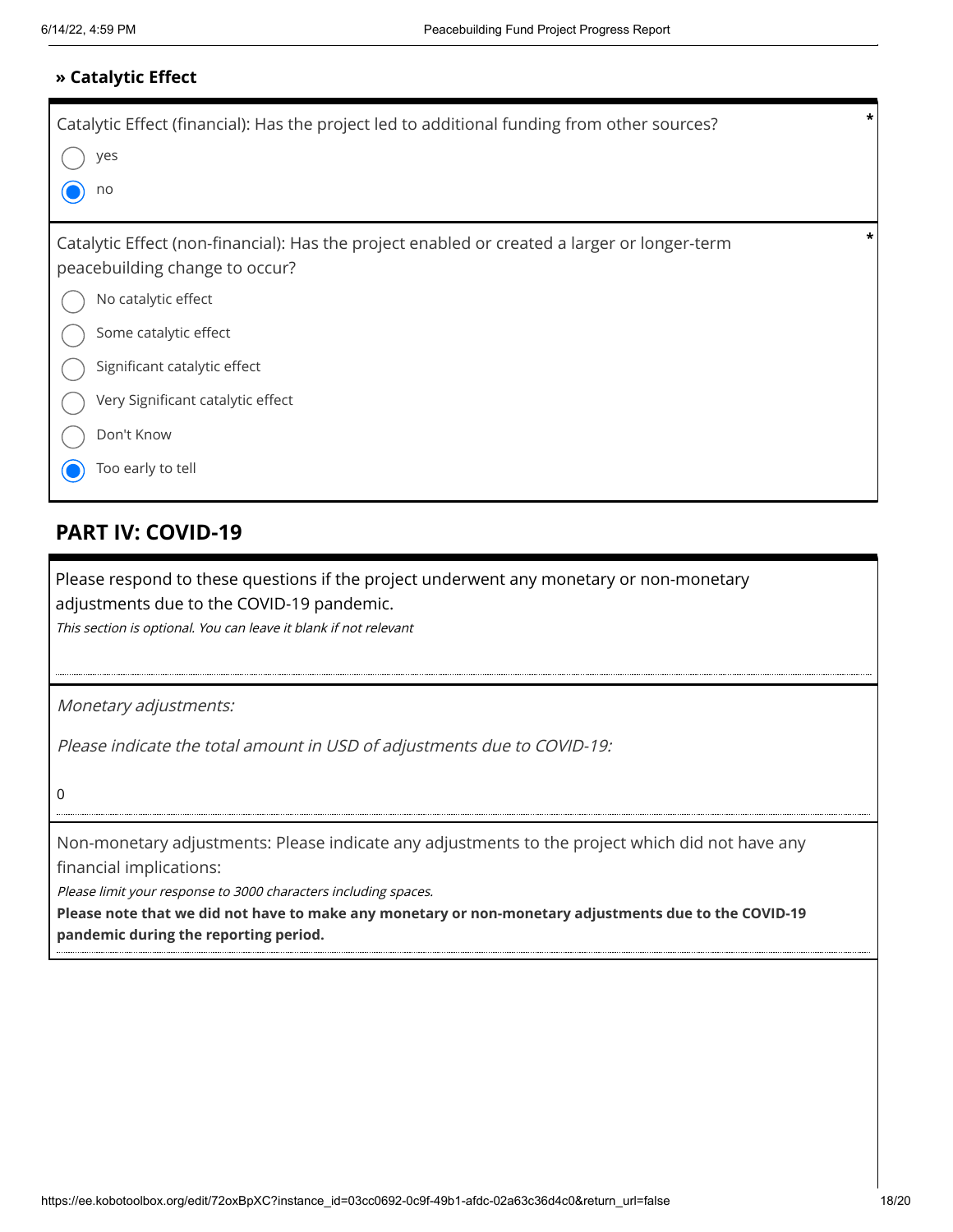| 6/14/22, 4:59 PM                                                                                                  | Peacebuilding Fund Project Progress Report                                                                                                                                                                                                                                                                                                                                                                                                                                                                                                                  |
|-------------------------------------------------------------------------------------------------------------------|-------------------------------------------------------------------------------------------------------------------------------------------------------------------------------------------------------------------------------------------------------------------------------------------------------------------------------------------------------------------------------------------------------------------------------------------------------------------------------------------------------------------------------------------------------------|
| general sections of this report):                                                                                 | Please select all categories which describe the adjustments made to the project (and include details in                                                                                                                                                                                                                                                                                                                                                                                                                                                     |
|                                                                                                                   | Reinforce crisis management capacities and communications                                                                                                                                                                                                                                                                                                                                                                                                                                                                                                   |
| Ensure inclusive and equitable response and recovery                                                              |                                                                                                                                                                                                                                                                                                                                                                                                                                                                                                                                                             |
|                                                                                                                   | Strengthen inter-community social cohesion and border management                                                                                                                                                                                                                                                                                                                                                                                                                                                                                            |
|                                                                                                                   | Counter hate speech and stigmatization and address trauma                                                                                                                                                                                                                                                                                                                                                                                                                                                                                                   |
| Support the SG's call for a global ceasefire                                                                      |                                                                                                                                                                                                                                                                                                                                                                                                                                                                                                                                                             |
| None                                                                                                              |                                                                                                                                                                                                                                                                                                                                                                                                                                                                                                                                                             |
| Other (please describe):                                                                                          |                                                                                                                                                                                                                                                                                                                                                                                                                                                                                                                                                             |
| violence related to the pandemic etc.)<br>Please limit your response to 3000 characters including spaces.<br>N/A  | If relevant, please share a COVID-19 success story of this project (i.e. how adjustments of this project<br>made a difference and contributed to a positive response to the pandemic/prevented tensions or                                                                                                                                                                                                                                                                                                                                                  |
| Please limit your response to 3000 characters including spaces.<br>and put in place in the next reporting period. | Are there any other issues concerning project implementation (related to COVID-19 or not) that you<br>want to share, including any capacity needs of the recipient organizations? (1500 character limit)<br>Seventy percent of the recruited staff belong to the local partner organisations (VERCA and VEGAS). Given that the<br>local NGO are youth organisations with an important percentage of new staff. Consequently, the capacity<br>development of the local organisations is strongly needed. DCA and CR will work on a capacity development plan |

**Among the positions that have not been recruited, it is to highlight the difficulties that DCA is finding in recruiting a clinical psychologist certified in Cognitive Behavioural Therapy, or any other appropriate specialised technique for the treatment of trauma.** 

**The position has been opened in three occasions. Currently, DCA is exploring all alternatives to compensate this shortcoming. Namely, DCA contacted many organisations providing psychological services, namely associated to trauma. Among them, ACF, Fondation Mukwenge, the Bangui University Hospital, and Francophone Institute for the Justice and Democracy. In parallel, DCA is evaluating the different options available for the implementation of the approach. DCA will contact UNPBF Bangui when consultations will be finalised in order to take a decision on the steps to follow.**